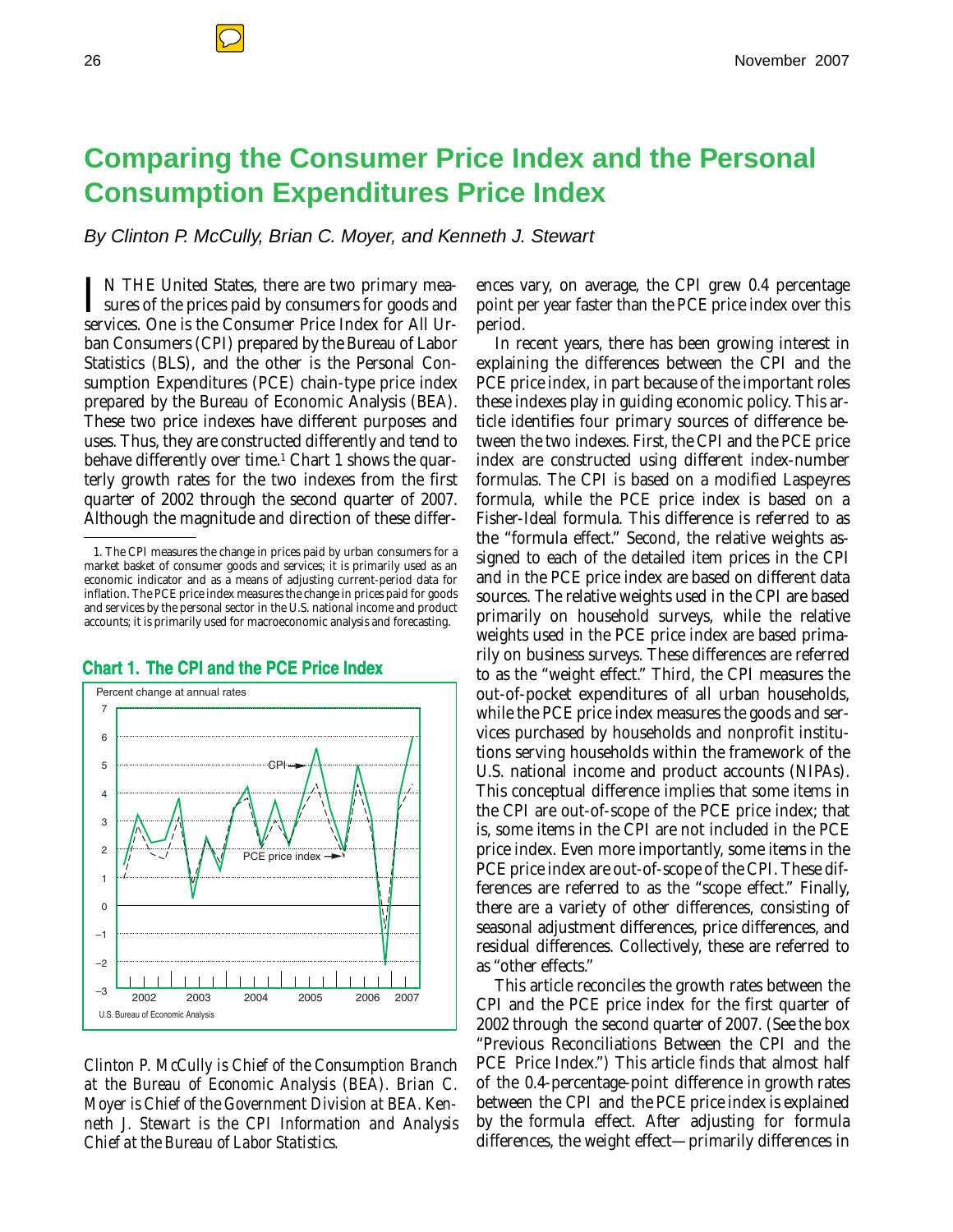tion provides a detailed discussion of the four sources tables.

the relative weights for "rent of shelter"—more than of difference. The second section introduces the recon-<br>accounts for the remaining difference in growth rates. ciliation framework and discusses highlights of the recciliation framework and discusses highlights of the rec-The net scope effect, in contrast, partly offsets the onciliation. The final section describes upcoming work weight effect. The state of that the BLS and the BEA plan to undertake, including This article consists of three sections. The first sec- plans to publish regular updates to the reconciliation

## **Previous Reconciliations Between the CPI and the PCE Price Index**

The reconciliation presented in this article is an extension of earlier work to detail and quantify the differences between the CPI and the PCE price index. The following is an overview of some of this earlier work.

In 1978, BEA decomposed changes in the CPI and the PCE implicit price deflator for 1970–77.1 Over that period, the CPI increased 0.5 percentage point per year more than the PCE deflator. Over half of the difference was determined to be the weight effect. The scope effect explained roughly 40 percent of the difference. Differences in the methodologies used by BLS and BEA to estimate price changes for owners' equivalent rent were an important part of the scope effect; these differences were partly offset by other scope differences.<sup>2</sup> The formula effect and "other effects" were small and offsetting.3

In 1981, Triplett investigated the differences between the CPI and the PCE implicit price deflator for 1972–80. Over that period, the CPI increased 104.6 percent, while the PCE deflator increased 84.9 percent. The difference between the two indexes was largely driven by differences in the methodologies for estimating price changes for owners' equivalent rent. In fact, these methodological differences accounted for about two-thirds of the difference in growth rates between the CPI and the PCE deflator. Most of the remaining difference was attributed to the weight effect.

In 2002, Fixler and Jaditz analyzed the CPI and the PCE chain-type implicit price deflator for the first quarter of 1992 through the second quarter of 1997.<sup>4</sup> Over that period, the CPI increased 14.1 percent, while the PCE deflator increased 12.5 percent. They identified and quantified differences using the formula, weight, scope,

and price effects.5 Table A summarizes the Fixler-Jaditz results. Much of the difference in growth rates between the CPI and the PCE deflator was attributed to the price and weight effects.6 The formula effect also accounted for a large share of the difference. The scope effect partly offset the price and weight effects.

Finally, Johnson (2003) extended the Fixler-Jaditz methodology for the fourth quarter of 1997 through the fourth quarter of 2001. Table B summarizes Johnson's results. Most of the effects were similar in magnitude to the Fixler-Jaditz results; the formula effect was somewhat larger.<sup>7</sup>

5. In general, a "price effect" accounts for differences that result from using different item-level price indexes to deflate comparable items in the CPI and the PCE price index.

7. In addition to these reconciliations, there have been several papers comparing the CPI and the PCE price index. For example, see Clark (2003), Schultze and Mackie (2002), Lebow and Rudd (2003). Consumer expenditures were compared in Garner et al. (2006).

#### **Table A. Reconciliation Between the CPI and the PCE Implicit Price Deflator**

|                                                         | Line |         |
|---------------------------------------------------------|------|---------|
| PCE chain-type implicit price deflator (percent change) |      | 12.5    |
|                                                         | 2    | $-0.86$ |
| Equals: PCE fixed-weight price index (percent change)   | 3    | 13.3    |
|                                                         | 4    | $-1.80$ |
|                                                         | 5    | 1.01    |
|                                                         | 6    | 14.1    |
|                                                         |      |         |

Source: Based on Fixler and Jaditz (2002), table 9.

#### **Table B. Reconciliation Between the CPI and the PCE Implicit Price Deflator**

|                                                         | Line |         |
|---------------------------------------------------------|------|---------|
| PCE chain-type implicit price deflator (percent change) |      | 72      |
|                                                         | 2    | $-1.82$ |
| Equals: PCE fixed-weight price index (percent change)   | 3    | 9.1     |
| Minus: Price and weight effects (percentage points)     | 4    | $-1.79$ |
|                                                         | 5    | 1.06    |
|                                                         | 6    | 9.8     |

<sup>1.</sup> The PCE implicit price deflator was defined as the ratio of currentdollar PCE to constant (1972) dollar PCE.

<sup>2.</sup> Before 1983, BLS used an asset approach to measure the price change for owners' equivalent rent; before 1983, BEA used the CPI for residential rent to measure this price change. Since 1983, both BLS and BEA have used a rental-equivalence approach to measure the price change for owners' equivalent rent.

<sup>3.</sup> The formula effect was defined as the difference in growth rates between the "PCE chain index" and the PCE implicit price deflator. The PCE chain index was estimated using a chained Laspeyres price-indexnumber formula.

<sup>4.</sup> Fixler and Jaditz completed their analysis in 1998; the resulting paper was published in 2002. Source: Based on Johnson (2003). Source: Based on Johnson (2003).

<sup>6.</sup> Within the price and weight effect, much of the difference was attributed to BEA's use of price measures other than item-level CPIs.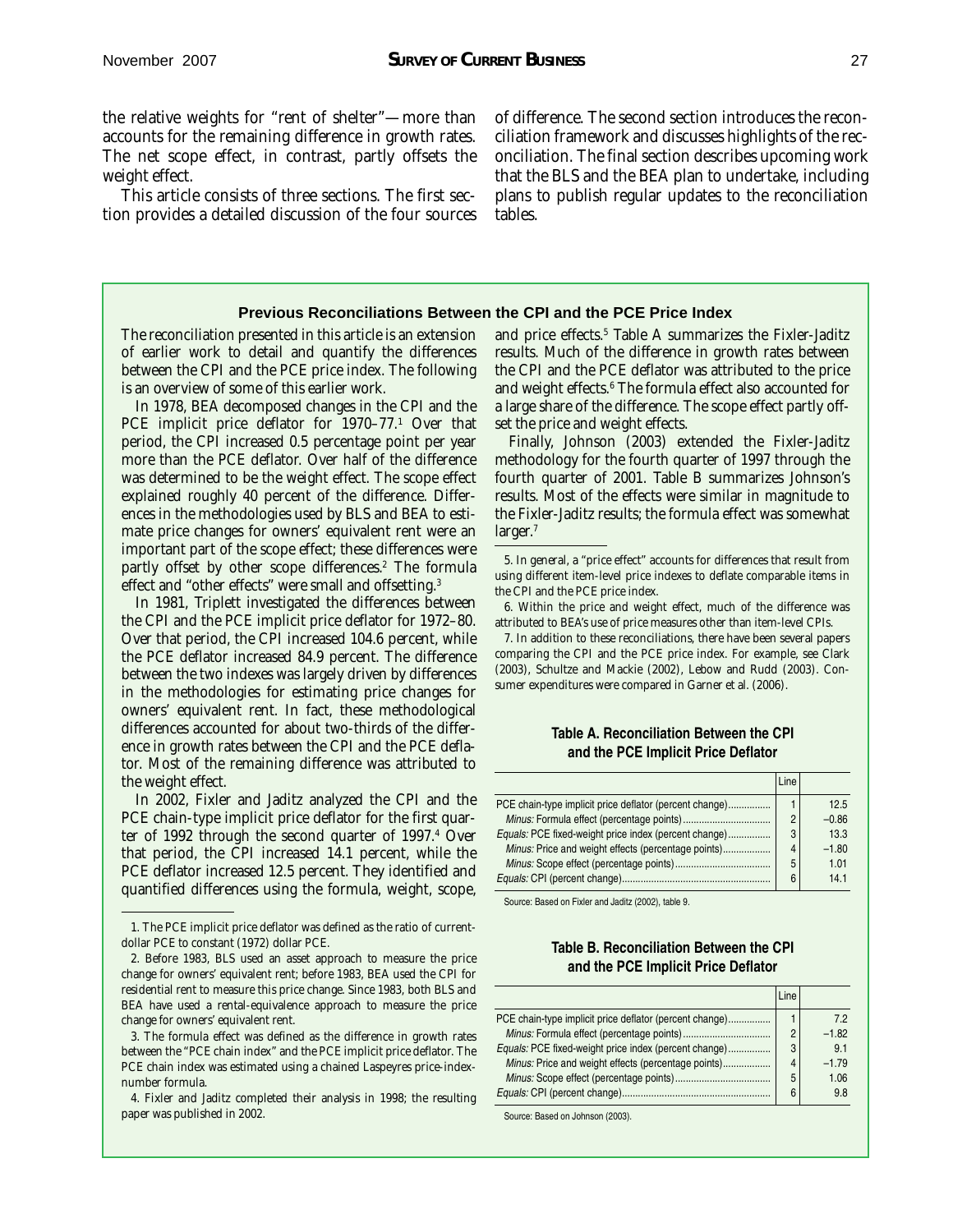# **Differences in Growth Rates**

This section describes four sources of the differences in growth rates between the CPI and the PCE price index. Although a large number of sources—or "effects"—may be important in explaining differences in growth rates for a given period, the four effects identified below were determined to be the most important for reconciling the CPI and PCE price measures from the first quarter of 2002 through the second quarter of 2007. It is important, however, to keep in mind that there is no "best" set of effects. Likewise, there is no best way of estimating a particular effect. These choices require weighing a variety of factors, including accuracy, transparency, and computational simplicity.

### **Formula effect**

The CPI and the PCE price index are based on different price-index-number formulas. The CPI is based on a modified Laspeyres formula, while the PCE price index is based on a Fisher-Ideal formula. A Laspeyres price relative is defined as

$$
L_{t, t+1} = \sum_{i} (p_{t+1}^{i} q_{t}^{i}) / \sum_{i} (p_{t}^{i} q_{t}^{i}),
$$

where  $p_t^i$  is the price of item i in period *t*, and  $q_t^i$  is the quantity of item *i* in period *t*. 2 If a specific base period is set to 0, then the resulting index is referred to as a "fixed-weight Laspeyres price index."

Fixed-weight 
$$
L_t = \sum_i (p^i_t q^i_0) / \sum_i (p^i_0 q^i_0)
$$

The CPI is based on the fixed-weight Laspeyres price index, where the base period is updated every 2 years.<sup>3</sup>

The PCE price index is based on a Fisher-Ideal price-index-number formula. First, note that a Paasche price relative is defined as

$$
P_{t, t+1} = \sum_{i} \left( p_{t+1}^{i} q_{t+1}^{i} \right) / \sum_{i} \left( p_{t}^{i} q_{t+1}^{i} \right).
$$

The Fisher-Ideal price relative is simply the geometric mean of the Laspeyres and Paasche price relatives, that is,

$$
F_{t, t+1} = (L_{t, t+1} \cdot P_{t, t+1})^{1/2}.
$$

In general, the Paasche price relative is less than the Laspeyres price relative, implying that the Fisher-Ideal price relative is generally less than the Laspeyres price relative. Next, a Fisher-Ideal chain-type price index is obtained by multiplicatively "chaining" the Fisher-Ideal price relatives, that is,

$$
Chained\ F_{t+1} = (Chained\ F_t) \cdot \ (F_{t, t+1}).
$$

The PCE price index is based on the Fisher-Ideal chain-type price index.

The fundamental difference between the fixedweight Laspeyres price index and the Fisher-Ideal chain-type price index involves the extent to which the two indexes reflect consumer substitution among detailed items as the relative prices of those items change. In general, consumers substitute away from those items whose prices rise most rapidly and toward those items whose prices rise less rapidly or decline. In theory, the Fisher-Ideal price index better reflects this substitution; in this regard, the Fisher-Ideal index is referred to as a "superlative" index.4 In practice, the Fisher-Ideal index is difficult to implement because it requires expenditure data for the most recent period for which the index is being estimated. It is often the case that these data are not available. For example, data on household consumer expenditures that are used to estimate the CPI are not available for the most current period. Therefore, the Laspeyres index—with regular base-period updates—provides a practical alternative to the Fisher-Ideal index.

It also should be noted that the BLS publishes the Chained Consumer Price Index for All Urban Consumers. This price index, like the PCE chain-type price index, is based on a superlative index-number formula that better reflects consumer substitution among item categories.5 Because both the Chained CPI and the PCE chain-type price index are based on superlative index-number formulas, they tend to behave more similarly over time. The two indexes still diverge because of scope, weight, and other effects.

To estimate the formula effect, the detailed price and quantity data used to estimate the PCE price index were reaggregated using the Laspeyres price-index formula. The base periods used in this calculation were consistent with the base periods used to estimate the CPI: Estimates for 2002–2003 were prepared using a 1999–2000 base period, estimates for 2004–2005 used a 2001–2002 base period, and estimates for 2006 used a 2003–2004 base period. The formula effect was estimated as the percentage-point difference in growth rates between the PCE chain-type price index and the PCE fixed-weight price index. 6

From the outset, the formula effect was expected to

<sup>2.</sup> In this article, the term "price relative" refers to an aggregate measure of price change between two adjacent periods.

<sup>3.</sup> Because the base period is necessarily updated with a time lag, the CPI is said to be based on a "modified" Laspeyres index.

<sup>4.</sup> The Fisher-Ideal index is just one example of a superlative index; another example is the Tornqvist index. Both of these indexes possess a number of desirable properties that make them preferred over the fixedweight Laspeyres index. See Diewert (1976) for a discussion of superlative index numbers.

<sup>5.</sup> The Chained Consumer Price Index for All Urban Consumers is based on the Tornqvist chain-type price index. For more information on the Chained Consumer Price Index for All Urban Consumers, go to <www.bls.gov/cpi/super\_paris.pdf>.

<sup>6.</sup> For the purposes of this analysis, BEA calculated a PCE fixed-weight price index.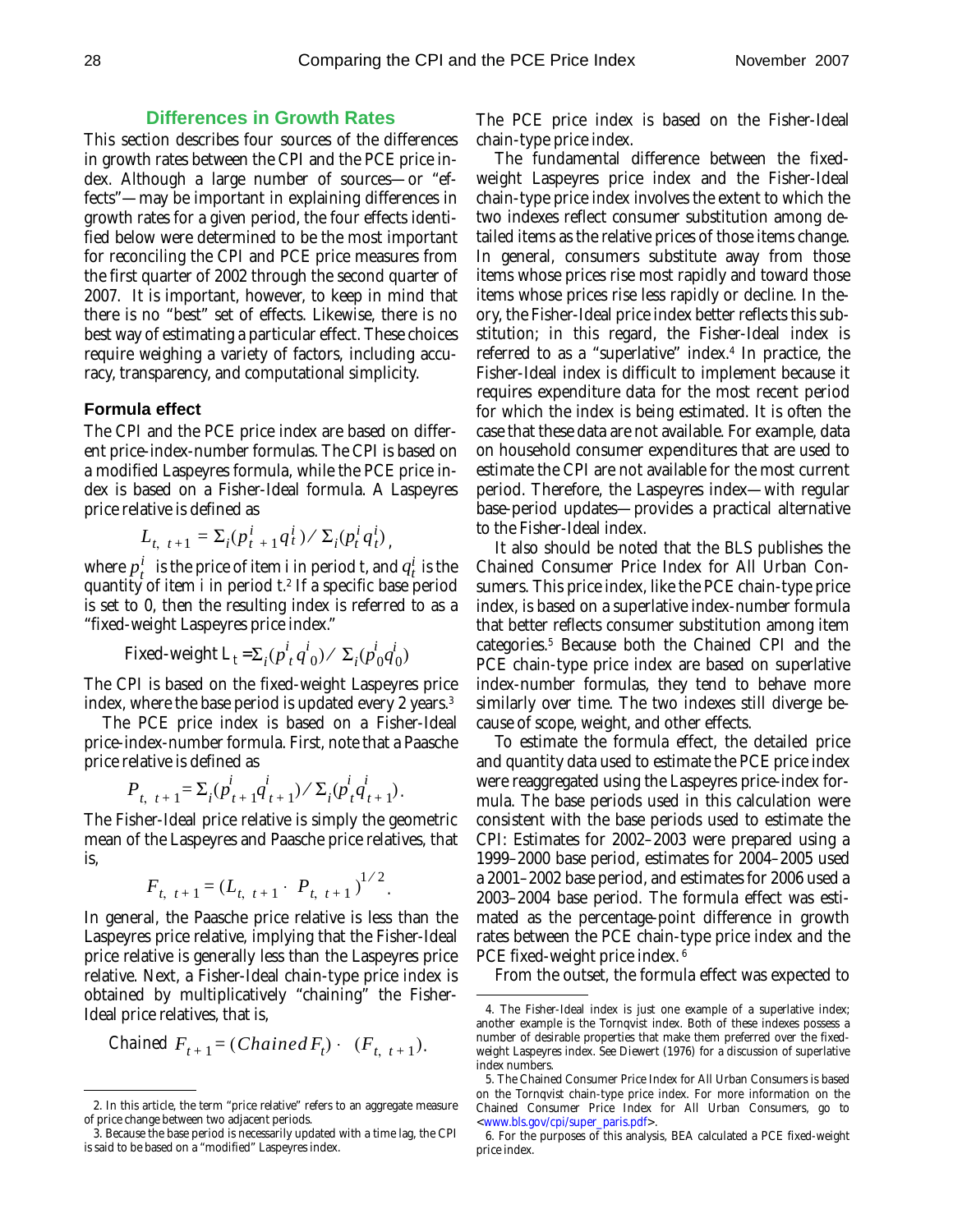be negative because the Fisher-Ideal price relative (on which the PCE chain-type price index is based) is generally less than the Laspeyres price relative (on which the PCE fixed-weight price index is based). In addition, the formula effect was expected to be more important for the categories in which there were large relative price changes, such as gasoline and computers.

### **Weight effect**

The relative weights assigned to comparable item prices in the CPI and in the PCE price index differ because these weights are based on different data sources. The relative weights used in the CPI are based on the Consumer Expenditure Survey, a household survey conducted for BLS by the Census Bureau. The relative weights used in the PCE price index are based primarily on business surveys, such as the Census Bureau's annual and monthly retail trade surveys, the Service Annual Survey, and the Quarterly Services Survey. The differences in response rates and response quality between household and business surveys are well known.7 These issues, such as "recall bias," may play a key role in explaining differences in the resulting weights. In addition, there are differences in *total* consumer spending that may also affect the relative weights.8

To estimate the weight effect, the differences in the relative weights between comparable items in the PCE fixed-weight price index and the CPI are calculated. These differences are then multiplied by the growth rates in the corresponding item price indexes to yield percentage-point contributions; that is, the weight effect is computed as

$$
(W_{PCE}^{i} - W_{CPI}^{i}) \cdot [(p_{t+1}^{i} / p_{t}^{i}) - 1],
$$

where  $W_{PCE}^i$  is the average relative weight for item *i* in the PCE fixed-weight price index;  $W_{\text{CP}I}^{l}$  is the average relative weight for item *i* in the CPI; and  $p_t^i$  is the price for item *i* used in both the CPI and PCE price index calculations. 9 It is important to note that weight differences resulting from different base periods are not accounted for in the weight effect; these differences are accounted for in the formula effect.

 $W^i$  [(( $p^i_{PCE,t+1}$  /  $p^i_{PCE,t}$ ) – 1) – (( $p^i_{CPI,t+1}$  /  $p^i_{CPI,t}$ ) – 1)], where  $W^i$  is the average relative weight used for item *i* in the CPI calculation;  $P^i_{PCE,t}$  is the price for item *i* used in the PCE price index calculation; and  $\frac{p}{P_c}P_{L,t}$ , is the price for item *i* used in the CPI calculation. Empirically, the price effect is small; for this analysis, it is included in "other effects."

## **Scope effect**

The CPI measures the out-of-pocket expenditures of all urban households, while the PCE price index measures the goods and services purchased by individuals and nonprofit institutions within the framework of the NIPAs. As such, there are items in the CPI that are not included in the PCE price index, and there are items in the PCE price index that are not included in the CPI. For example, medical care services in the CPI consist only of those services directly purchased by consumers. In the PCE price index, medical care services include services directly purchased by consumers *and* services paid for on behalf of consumers—for example, medical care services paid for by employers through employer-provided health insurance and medical care services paid for by governments through programs such as Medicare and Medicaid.10

The scope effect adjusts for items that are not comparable between the CPI and the PCE price index using a two-stage approach. First, the percentage-point contributions to the growth in the PCE fixed-weight price index for those items that are not included in the CPI are calculated. Second, the percentage-point contributions to growth in the CPI for those items that are not included in the PCE price index are calculated. As will be discussed in the next section, the reconciliation algorithm begins with the PCE price index and ends with the CPI; therefore, the contributions for PCE items that are out-of-scope for the CPI enter the reconciliation with negative signs, and the contributions for CPI items that are out-of-scope for the PCE price index enter with positive signs. A "net" scope effect is also calculated as the difference between the contributions for CPI items that are out-of-scope for the PCE price index and the contributions for PCE items that are out-of-scope for the CPI.

#### **Other effects**

There are a variety of remaining differences—including seasonal adjustment differences, price differences, and residual differences—that must be taken into account for a complete reconciliation of the CPI and the PCE price index.

Seasonal adjustment differences result from two factors: Differences in revision cycles and differences in aggregation. First, the BLS and the BEA revision cycles differ. For example, in February 2007, BLS revised the CPI seasonal factors for 2002–2006. In July 2007, BEA revised the NIPAs for 2004–2006; however, because of BEA's revision policy of only revising the 3 most recent years during an annual revision, the revised seasonal

<sup>7.</sup> See Garner, et al. (2006) for a thorough examination of the differences between the Consumer Expenditure Survey and the expenditure surveys used to estimate the PCE price index.

<sup>8.</sup> See Appendix Table A in McCully, Moyer, and Stewart (2007) for a detailed list of weight differences.

<sup>9.</sup> Symmetric to the weight effect is a "price effect." It is estimated as

<sup>10.</sup> See Appendix Table A in McCully, Moyer, and Stewart (2007) for a detailed list of scope differences.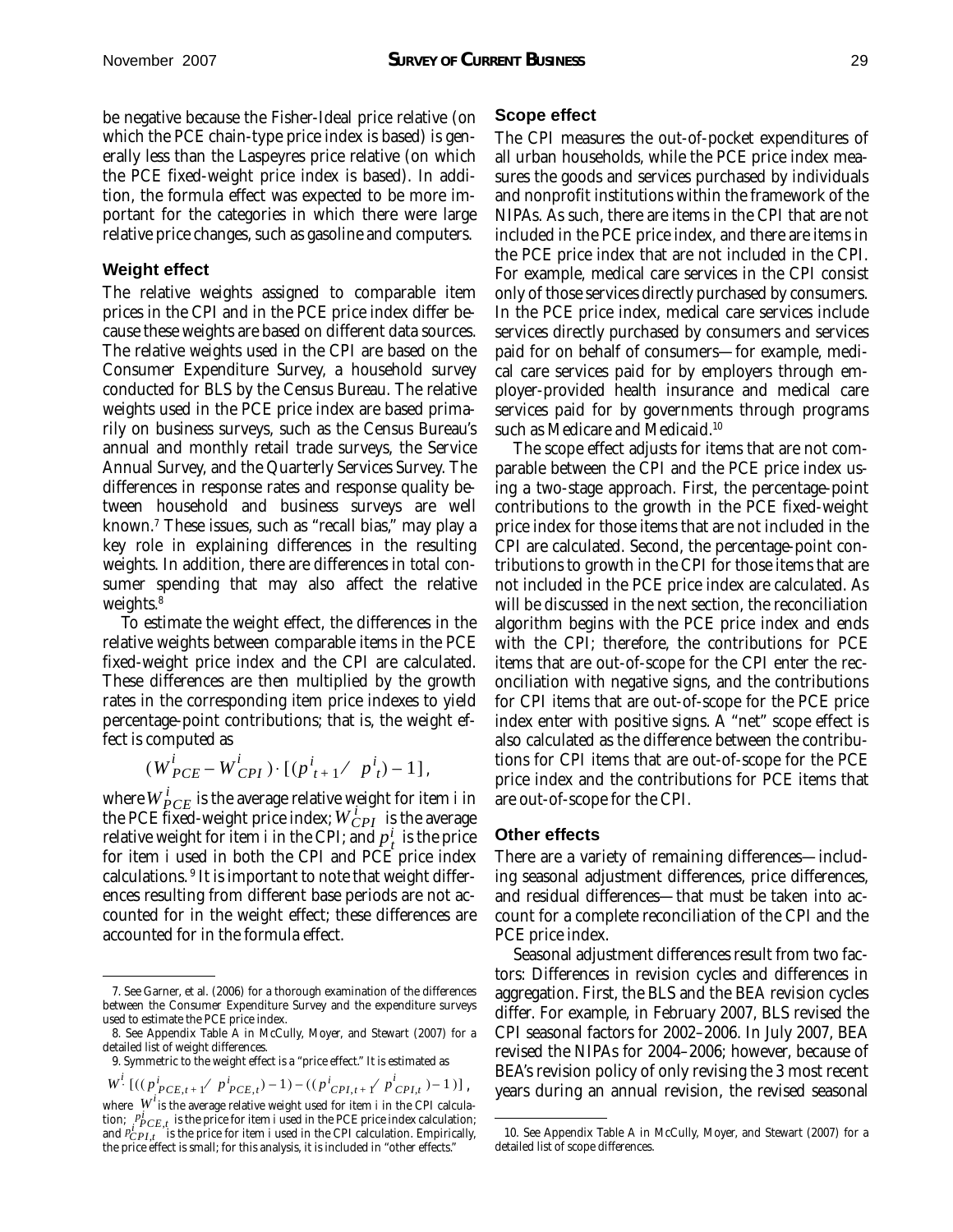adjustment factors for 2002–2003 were not incorporated into the PCE price index. Second, the BEA and the BLS aggregation procedures differ. BEA uses the detailed, item-level CPI price indexes (and their associated seasonal adjustment factors) in constructing the PCE price index. In contrast, BLS uses 73 "selected CPI components" (and their associated seasonal adjustment factors) in constructing the seasonally adjusted CPI. Because the selected CPI components are seasonally adjusted independently of the item-level CPI price indexes, there are often differences in the seasonal adjustment factors used in the CPI and the PCE price index. An adjustment is made to account for these differences.

There are two comparable items used to construct the PCE price index for which BEA does not use an item-level CPI. The price index used to deflate passenger air transportation is an implicit price deflator based on passenger revenues and the number of miles traveled by passengers. Also, the gasoline price index used to construct the PCE price index differs from the gasoline price index used to construct the CPI because of mandated pollution control measures.<sup>11</sup> In these cases, an adjustment is made to account for price

differences.

Finally, the remaining sources of difference between the CPI and the PCE price index are not addressed by this analysis. In general, these differences are small. They are computed residually and provide a "balancing item" for the reconciliation.

# **Reconciliation**

This section presents the reconciliation of the CPI and the PCE price index for the first quarter of 2002 through the second quarter of 2007. Table 1 presents the results on a quarterly basis. Notice that the reconciliation begins with the growth rate in the PCE chaintype price index and ends with the growth rate in the CPI.12 The reconciliation algorithm is summarized in the following seven steps.

1. The quarterly growth rates (at annual rates) in the PCE chain-type price index (line 1) and the quarterly growth rates (at annual rates) in the CPI (line 29) are calculated.

2. The formula effect is estimated. Line 2 shows the percentage-point contribution of the formula effect to the growth rate in the PCE chain-type price index. Lines 3–11 show the percentage-point contributions of selected categories to the growth rate in the PCE chain-type price index.

<sup>12.</sup> An alternative would be to begin with the growth rate in the CPI and end with the growth rate in the PCE price index. Either way is correct; there is no "best" starting point for the reconciliation.

|                                                                                                                                             |                            | 2002                                                                                           |                                                                                                      |                                                                                                |                                                                                                   | 2003                                                                                                 |                                                                                                |                                                                                                    |                                                                                              | 2004                                                                                              |                                                                                                   |                                                                                                      |                                                                                                      | 2005                                                                                              |                                                                                                    |                                                                                                      |                                                                                                      | 2006                                                                                           |                                                                                                |                                                                                              |                                                                                          | 2007                                                                                                 |                                                                                                |
|---------------------------------------------------------------------------------------------------------------------------------------------|----------------------------|------------------------------------------------------------------------------------------------|------------------------------------------------------------------------------------------------------|------------------------------------------------------------------------------------------------|---------------------------------------------------------------------------------------------------|------------------------------------------------------------------------------------------------------|------------------------------------------------------------------------------------------------|----------------------------------------------------------------------------------------------------|----------------------------------------------------------------------------------------------|---------------------------------------------------------------------------------------------------|---------------------------------------------------------------------------------------------------|------------------------------------------------------------------------------------------------------|------------------------------------------------------------------------------------------------------|---------------------------------------------------------------------------------------------------|----------------------------------------------------------------------------------------------------|------------------------------------------------------------------------------------------------------|------------------------------------------------------------------------------------------------------|------------------------------------------------------------------------------------------------|------------------------------------------------------------------------------------------------|----------------------------------------------------------------------------------------------|------------------------------------------------------------------------------------------|------------------------------------------------------------------------------------------------------|------------------------------------------------------------------------------------------------|
|                                                                                                                                             | Line                       |                                                                                                | Ш                                                                                                    |                                                                                                | IV                                                                                                |                                                                                                      |                                                                                                | Ш                                                                                                  | IV                                                                                           |                                                                                                   |                                                                                                   |                                                                                                      | IV                                                                                                   |                                                                                                   |                                                                                                    | Ш                                                                                                    | IV                                                                                                   |                                                                                                | ш                                                                                              | Ш                                                                                            | IV                                                                                       |                                                                                                      |                                                                                                |
| PCE chain-type price index (percent change at                                                                                               |                            | 0.9                                                                                            | 2.8                                                                                                  | 1.8                                                                                            | 1.7                                                                                               | 3.1                                                                                                  | 0.7                                                                                            | 2.4                                                                                                | 1.5                                                                                          | 3.5                                                                                               | 3.8                                                                                               | 2.0                                                                                                  | 3.0                                                                                                  | 2.2                                                                                               | 3.4                                                                                                | 4.3                                                                                                  | 2.8                                                                                                  | 1.7                                                                                            | 4.3                                                                                            | 2.6                                                                                          | $-0.9$                                                                                   | 3.5                                                                                                  | 4.3                                                                                            |
| Less: Formula effect (percentage points)<br>Computers peripherals and software<br>Electricity, gas, fuel oil, and other household fuels     | 6<br>9<br>10<br>11         | $-0.08$<br>0.02<br>$-0.06$<br>$-0.01$<br>0.00<br>0.00<br>0.02<br>$-0.01$<br>$-0.01$<br>$-0.03$ | $-0.17$<br>$-0.04$<br>$-0.04$<br>$-0.01$<br>$-0.02$<br>0.01<br>$-0.01$<br>$-0.01$<br>0.00<br>$-0.04$ | $-0.14$<br>0.00<br>$-0.05$<br>$-0.02$<br>$-0.02$<br>0.02<br>0.00<br>$-0.01$<br>0.00<br>$-0.05$ | $-0.08$<br>$-0.01$<br>$-0.08$<br>$-0.02$<br>0.01<br>0.03<br>$-0.01$<br>$-0.02$<br>$-0.01$<br>0.03 | $-0.25$<br>$-0.08$<br>$-0.05$<br>$-0.02$<br>0.00<br>0.02<br>$-0.05$<br>$-0.02$<br>$-0.01$<br>$-0.03$ | $-0.03$<br>0.04<br>$-0.07$<br>$-0.02$<br>0.01<br>0.06<br>0.02<br>$-0.01$<br>$-0.01$<br>$-0.04$ | -0.18<br>$-0.03$<br>$-0.09$<br>$-0.03$<br>$-0.01$<br>0.04<br>0.00<br>$-0.02$<br>$-0.02$<br>$-0.03$ | -0.11<br>0.01<br>$-0.03$<br>$-0.01$<br>0.00<br>0.04<br>0.00<br>$-0.02$<br>$-0.05$<br>$-0.04$ | $-0.07$<br>$-0.02$<br>$-0.02$<br>$-0.01$<br>0.00<br>0.02<br>$-0.01$<br>$-0.01$<br>0.00<br>$-0.02$ | $-0.12$<br>$-0.03$<br>$-0.02$<br>$-0.02$<br>0.00<br>0.01<br>0.00<br>$-0.01$<br>$-0.01$<br>$-0.04$ | $-0.16$<br>0.00<br>$-0.03$<br>$-0.02$<br>$-0.01$<br>0.01<br>$-0.01$<br>$-0.01$<br>$-0.01$<br>$-0.07$ | $-0.21$<br>$-0.03$<br>$-0.06$<br>$-0.01$<br>0.00<br>0.00<br>$-0.03$<br>$-0.01$<br>$-0.02$<br>$-0.05$ | $-0.11$<br>0.00<br>$-0.04$<br>$-0.03$<br>$-0.02$<br>0.02<br>$-0.01$<br>$-0.01$<br>0.01<br>$-0.03$ | -0.26<br>$-0.05$<br>$-0.04$<br>$-0.02$<br>0.00<br>0.00<br>$-0.02$<br>$-0.01$<br>$-0.01$<br>$-0.11$ | $-0.53$<br>$-0.23$<br>$-0.06$<br>$-0.03$<br>$-0.02$<br>0.00<br>$-0.06$<br>$-0.02$<br>0.01<br>$-0.13$ | $-0.24$<br>0.06<br>$-0.05$<br>$-0.03$<br>$-0.01$<br>0.00<br>$-0.10$<br>$-0.01$<br>$-0.01$<br>$-0.09$ | $-0.09$<br>0.03<br>$-0.03$<br>$-0.02$<br>0.00<br>$-0.01$<br>0.02<br>$-0.01$<br>0.00<br>$-0.07$ | $-0.19$<br>$-0.13$<br>$-0.05$<br>$-0.02$<br>0.00<br>$-0.01$<br>0.06<br>0.00<br>0.00<br>$-0.05$ | -0.13<br>$-0.02$<br>$-0.03$<br>$-0.03$<br>0.00<br>0.00<br>0.00<br>0.00<br>$-0.01$<br>$-0.03$ | 0.05<br>0.18<br>$-0.02$<br>$-0.04$<br>0.00<br>0.00<br>0.02<br>0.00<br>$-0.01$<br>$-0.07$ | $-0.21$<br>$-0.06$<br>$-0.01$<br>$-0.04$<br>$-0.03$<br>0.02<br>$-0.02$<br>$-0.01$<br>0.01<br>$-0.06$ | $-0.49$<br>$-0.27$<br>$-0.03$<br>$-0.03$<br>0.00<br>0.00<br>$-0.02$<br>0.00<br>0.00<br>$-0.14$ |
| Equals: PCE fixed-weight price index (percent                                                                                               | 12                         | 1.0                                                                                            | 3.0                                                                                                  | 1.9                                                                                            | 1.7                                                                                               | 3.3                                                                                                  | 0.7                                                                                            | 2.5                                                                                                | 1.6                                                                                          | 3.6                                                                                               | 4.0                                                                                               | 2.1                                                                                                  | 3.3                                                                                                  | 2.3                                                                                               | 3.6                                                                                                | 4.8                                                                                                  | 3.1                                                                                                  | 1.8                                                                                            | 4.5                                                                                            | 2.7                                                                                          | $-1.0$                                                                                   | 3.7                                                                                                  | 4.8                                                                                            |
| Less: Weight effect (percentage points)<br>Electricity, gas, fuel oil, and other household fuels                                            | 13<br>14<br>15<br>16<br>17 | -0.30<br>$-0.57$<br>0.08<br>0.08<br>0.11                                                       | -0.65<br>$-0.47$<br>$-0.36$<br>0.00<br>0.19                                                          | -0.49<br>$-0.43$<br>$-0.03$<br>0.00<br>$-0.02$                                                 | $-0.54$<br>$-0.40$<br>$-0.10$<br>$-0.06$<br>0.03                                                  | -1.11<br>$-0.38$<br>$-0.45$<br>$-0.22$<br>$-0.06$                                                    | $-0.15$<br>$-0.21$<br>0.30<br>$-0.18$<br>$-0.06$                                               | -0.50<br>$-0.28$<br>$-0.19$<br>$0.0^{\circ}$<br>$-0.04$                                            | -0.15<br>$-0.36$<br>0.08<br>0.04<br>0.08                                                     | $-0.51$<br>$-0.29$<br>$-0.31$<br>$-0.11$<br>0.21                                                  | -0.96<br>$-0.44$<br>$-0.35$<br>$-0.06$<br>$-0.12$                                                 | $-0.57$<br>$-0.35$<br>$-0.01$<br>$-0.10$<br>$-0.12$                                                  | $-0.86$<br>$-0.30$<br>$-0.27$<br>$-0.09$<br>$-0.20$                                                  | $-0.47$<br>$-0.41$<br>0.08<br>$-0.12$<br>$-0.02$                                                  | -0.79<br>$-0.35$<br>$-0.32$<br>$-0.16$<br>0.04                                                     | $-1.29$<br>$-0.35$<br>$-0.84$<br>$-0.24$<br>0.15                                                     | -1.11<br>$-0.39$<br>0.14<br>$-0.68$<br>$-0.18$                                                       | $-0.61$<br>$-0.50$<br>0.13<br>$-0.14$<br>$-0.09$                                               | $-1.07$<br>$-0.73$<br>$-0.59$<br>0.23<br>0.02                                                  | $-0.82$<br>$-0.69$<br>$-0.09$<br>0.03<br>$-0.06$                                             | 0.42<br>$-0.63$<br>0.77<br>0.03<br>0.25                                                  | $-0.74$<br>$-0.55$<br>$-0.17$<br>$-0.21$<br>0.19                                                     | $-1.49$<br>$-0.40$<br>$-0.75$<br>$-0.07$<br>$-0.26$                                            |
| Less: Scope effect-PCE items out-of-scope of<br>Services furnished without payment by financial<br>intermediaries except life insurance and | 18<br>19<br>20             | 0.33<br>$-0.13$<br>0.32                                                                        | 0.50<br>0.01<br>0.23                                                                                 | 0.67<br>0.04<br>0.32                                                                           | 0.36<br>0.04<br>0.34                                                                              | 0.51<br>$-0.04$<br>0.40                                                                              | 0.81<br>0.18<br>0.27                                                                           | 0.79<br>0.10<br>0.29                                                                               | 1.02<br>0.05<br>0.31                                                                         | 1.21<br>0.13<br>0.40                                                                              | 1.08<br>0.03<br>0.36                                                                              | 0.80<br>0.03<br>0.30                                                                                 | 0.80<br>0.04<br>0.31                                                                                 | 0.84<br>0.12<br>0.33                                                                              | 0.92<br>0.06<br>0.28                                                                               | 0.80<br>0.05<br>0.32                                                                                 | 0.91<br>0.05<br>0.41                                                                                 | 0.56<br>$-0.04$<br>0.27                                                                        | 0.82<br>0.05<br>0.32                                                                           | 0.72<br>0.09<br>0.33                                                                         | 0.73<br>0.04<br>0.28                                                                     | 1.05<br>0.49<br>0.27                                                                                 | 0.61<br>0.00<br>0.25                                                                           |
|                                                                                                                                             | $2^{\circ}$<br>22<br>23    | 0.08<br>0.00<br>0.06                                                                           | 0.02<br>0.10<br>0.13                                                                                 | $-0.03$<br>0.16<br>0.18                                                                        | $-0.03$<br>$-0.03$<br>0.04                                                                        | $-0.02$<br>0.09<br>0.08                                                                              | $-0.02$<br>0.12<br>0.27                                                                        | $-0.02$<br>0.02<br>0.40                                                                            | 0.00<br>0.09<br>0.57                                                                         | 0.03<br>0.08<br>0.58                                                                              | 0.15<br>0.09<br>0.45                                                                              | 0.03<br>0.08<br>0.36                                                                                 | 0.06<br>0.09<br>0.30                                                                                 | 0.02<br>0.05<br>0.33                                                                              | 0.14<br>0.13<br>0.31                                                                               | 0.15<br>0.04<br>0.24                                                                                 | 0.15<br>$-0.08$<br>0.37                                                                              | $-0.06$<br>$-0.03$<br>0.42                                                                     | $-0.01$<br>0.14<br>0.32                                                                        | $-0.07$<br>0.05<br>0.33                                                                      | 0.15<br>$-0.06$<br>0.32                                                                  | $-0.08$<br>0.04<br>0.33                                                                              | $-0.07$<br>0.09<br>0.34                                                                        |
| Plus: Scope effect-CPI items out-of-scope of<br>the PCE price index (percentage points)                                                     | 24<br>25<br>26<br>27       | 0.24<br>0.03<br>0.13<br>0.09                                                                   | 0.23<br>0.01<br>0.14<br>0.08                                                                         | 0.27<br>0.08<br>0.11<br>0.08                                                                   | 0.28<br>0.06<br>0.14<br>0.08                                                                      | 0.18<br>0.02<br>0.09<br>0.07                                                                         | 0.12<br>0.03<br>0.06<br>0.03                                                                   | 0.24<br>0.03<br>0.13<br>0.08                                                                       | 0.33<br>0.05<br>0.10<br>0.18                                                                 | 0.35<br>0.10<br>0.08<br>0.17                                                                      | 0.25<br>0.07<br>0.07<br>0.11                                                                      | 0.24<br>0.04<br>0.08<br>0.12                                                                         | 0.26<br>0.05<br>0.08<br>0.14                                                                         | 0.28<br>0.06<br>0.10<br>0.12                                                                      | 0.23<br>0.06<br>0.07<br>0.10                                                                       | 0.19<br>0.04<br>0.06<br>0.09                                                                         | 0.22<br>0.03<br>0.10<br>0.09                                                                         | 0.14<br>$-0.01$<br>0.12<br>0.03                                                                | 0.23<br>0.03<br>0.12<br>0.08                                                                   | 0.22<br>0.03<br>0.09<br>0.10                                                                 | 0.20<br>0.05<br>0.07<br>0.08                                                             | 0.35<br>0.13<br>0.10<br>0.12                                                                         | 0.26<br>0.03<br>0.12<br>0.11                                                                   |
| Equals: CPI (percent change at annual rates)                                                                                                | 28<br>29                   | -0.12<br>1.3                                                                                   | 0.11<br>3.2                                                                                          | $-0.15$<br>2.2                                                                                 | $-0.19$<br>2.4                                                                                    | 0.27<br>3.8                                                                                          | $-0.08$<br>0.2                                                                                 | 0.05<br>2.4                                                                                        | $-0.13$<br>1.2                                                                               | $-0.22$<br>3.5                                                                                    | -0.16<br>4.3                                                                                      | 0.03<br>2.1                                                                                          | -0.10<br>3.7                                                                                         | 0.07<br>2.1                                                                                       | -0.12<br>3.9                                                                                       | $-0.11$<br>5.6                                                                                       | 0.07<br>3.4                                                                                          | 0.11<br>1.9                                                                                    | $-0.12$<br>5.0                                                                                 | $-0.11$<br>3.1                                                                               | 0.24<br>$-2.1$                                                                           | -0.13<br>3.8                                                                                         | $-0.11$<br>6.0                                                                                 |

**Table 1. Quarterly Reconciliation Between the CPI and the PCE Price Index** 

<sup>11.</sup> In the CPI, mandated pollution control regulations, such as improving auto emissions, are considered price increases. In the PCE price index, these are considered quality changes**.** See <www.bls.gov/cpi/cpitreat.pdf> for more information on how mandated pollution control regulations are treated in the CPI.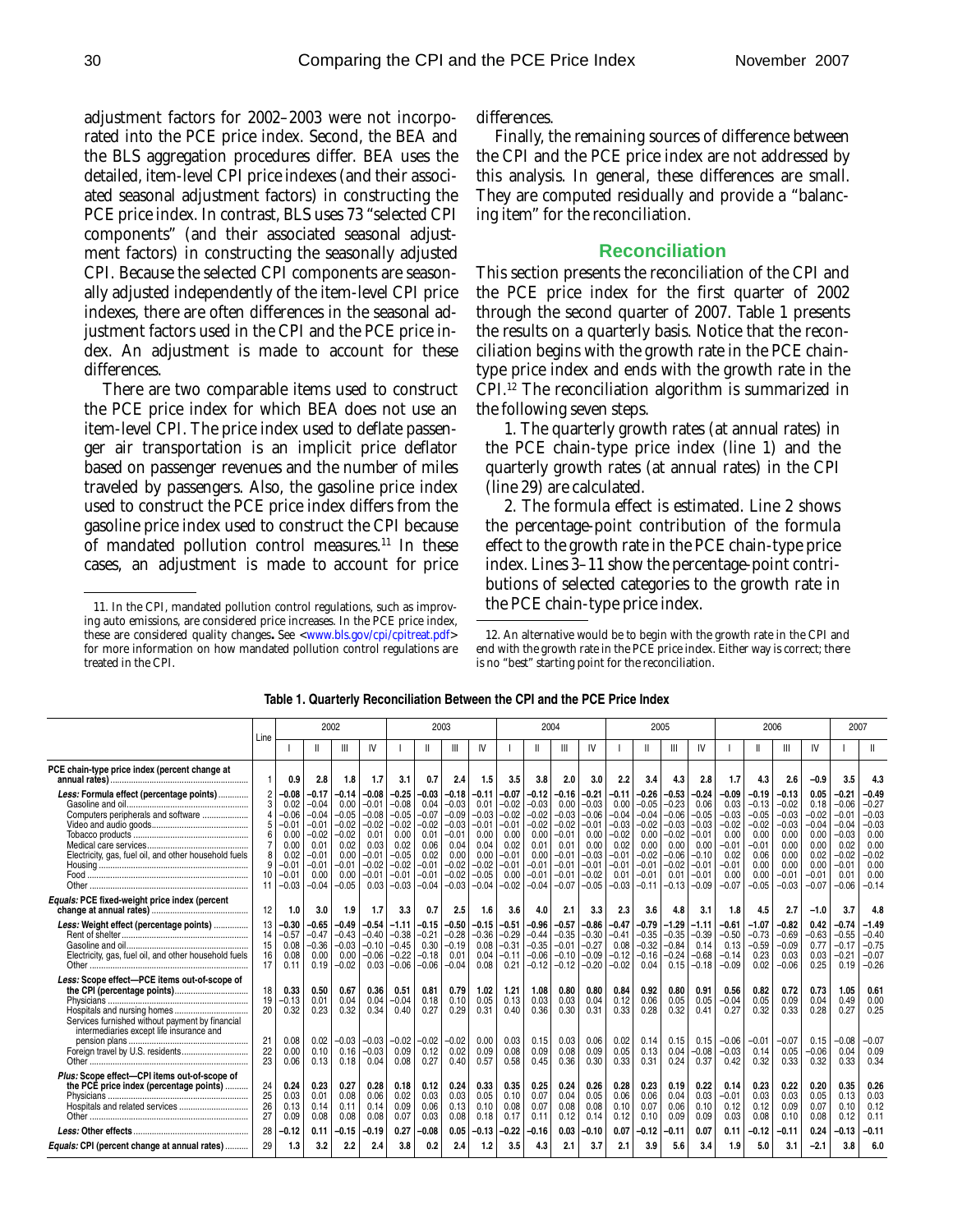3. The weight effect is estimated. Line 13 shows the percentage-point contribution of the weight effect to the growth rate in the PCE fixed-weight price index. Lines 14–17 show the percentage-point contributions of selected categories to the growth rate in the PCE fixed-weight price index.

4. The PCE portion of the scope effect is estimated. Line 18 shows the percentage-point contribution to the growth rate in the PCE fixed-weight price index for those items that are out-of-scope for the CPI. Lines 19–23 show the percentage-point contributions for selected components.

5. The CPI portion of the scope effect is estimated. Line 24 shows the percentage-point contribution to the growth rate in the CPI for those items that are out-of-scope for the PCE price index. Lines 25–27 show the percentage-point contributions for selected components.

6. "Other effects" are estimated. Line 28 shows the percentage-point contributions of seasonal-adjustment differences, price differences, and other differences.

7. Finally, the growth rate in the CPI *equals* the growth rate in the PCE chain-type price index *less*  the formula effect, *less* the weight effect, *less* the PCE portion of the scope effect, *plus* the CPI portion of the scope effect, *less* "other effects."

Highlights of the reconciliation can be seen in table 2. This table presents average annual estimates. From the first quarter of 2002 through the second quarter of 2007, the PCE chain-type price index (line 1) increased at an average annual rate of 2.5 percent, while the CPI (line 32) increased at an average annual rate of 2.9 percent.

Over that period, the formula effect (line 2) contributed –0.17 percentage point to the 2.5-percent growth rate in the PCE chain-type price index.<sup>13</sup> As expected, the formula effect was negative, reflecting differences between the fixed-weight Laspeyres price index and the Fisher-Ideal chain-type price index.14 Also as expected, the formula effect had a larger impact for those categories with large relative price changes—for example, gasoline and oil (line 3) and computers, peripherals, and software (line 4). After adjusting for the formula effect, the PCE fixed-weight price index increased at an average annual rate of 2.7 percent (line 12).

The weight effect (line 13) contributed –0.67 percentage point to the 2.7-percent growth in the PCE fixed-weight price index. Within the weight effect, the rent of shelter category (line 14)—which includes owners' equivalent rent—made the largest contribution. The relative weight for rent of shelter in the CPI is consistently and significantly higher than its relative weight in the PCE price index.15

The scope effect consists of two parts. First, items in the PCE price index that are out-of-scope for the CPI (line 18) contributed 0.76 percentage point to the 2.7 percent growth in the PCE fixed-weight price index. Second, items in the CPI that are out-of-scope for the PCE price index (line 24) contributed 0.24 percentage point to the 2.9-percent growth in the CPI. Because the first part of the scope effect enters the reconciliation with a negative sign and the second part enters with a positive sign, the net contribution of the scope effect

# **Table 2. Reconciliation of Quarterly Percent Changes Between the CPI and the PCE Price Index**

[2002 to Second Quarter of 2007]

Line

|                                                                            | Line           |         |
|----------------------------------------------------------------------------|----------------|---------|
| PCE chain-type price index (average annual percent change)                 | 1              | 2.5     |
|                                                                            | $\overline{c}$ | $-0.17$ |
|                                                                            | 3              | $-0.03$ |
|                                                                            | 4              | $-0.04$ |
|                                                                            | 5              | $-0.02$ |
|                                                                            | 6              | $-0.01$ |
|                                                                            | 7              | 0.01    |
|                                                                            | 8              | $-0.01$ |
|                                                                            | 9              | $-0.01$ |
|                                                                            | 10             | $-0.01$ |
|                                                                            | 11             | $-0.05$ |
| Equals: PCE fixed-weight price index (average annual percent change)       | 12             | 2.7     |
|                                                                            | 13             | $-0.67$ |
|                                                                            | 14             | $-0.43$ |
|                                                                            | 15             | $-0.15$ |
|                                                                            | 16             | $-0.09$ |
|                                                                            | 17             | 0.00    |
| Less: Scope effect-PCE items out-of-scope of the CPI (percentage points)   | 18             | 0.76    |
|                                                                            | 19             | 0.06    |
|                                                                            | 20             | 0.31    |
| Services furnished without payment by financial intermediaries except life |                |         |
|                                                                            | 21             | 0.02    |
|                                                                            | 22             | 0.06    |
|                                                                            | 23             | 0.31    |
| Plus: Scope effect-CPI items out-of-scope of the PCE price index           |                |         |
|                                                                            | 24             | 0.24    |
|                                                                            | 25             | 0.05    |
|                                                                            | 26             | 0.10    |
|                                                                            | 27             | 0.09    |
|                                                                            | 28             | $-0.04$ |
|                                                                            | 29             | $-0.03$ |
|                                                                            | 30             | $-0.01$ |
|                                                                            | 31             | 0.00    |
|                                                                            | 32             | 2.9     |
|                                                                            |                |         |

<sup>13.</sup> Recall that the base periods used to estimate the formula effect are consistent with the base periods used to construct the CPI.

<sup>14.</sup> Recall that BLS publishes another measure of price change, called the Chained Consumer Price Index for All Urban Consumers (C–CPI–U), which employs a superlative index-number formula. The C–CPI–U moves more similarly to the PCE chain-type price index. For example, from the fourth quarter of 2001 through the fourth quarter of 2005 (the last date for which final C–CPI–U data have been published), both the C–CPI–U and the PCE chain-type price index increased 2.5 percent at an annual rate.

<sup>15.</sup> The relative weight for rent of shelter in the CPI is about 32 percent; its relative weight in the PCE price index is about 15 percent. While the data sources for expenditure estimates for rent of shelter and for owners' equivalent rent differ in the CPI and the PCE, the aggregate estimates for expenditures in each are similar. The relative weight of rent of shelter is larger in the CPI than in the PCE because total consumer expenditures (for nonrent of shelter components) reported in the Consumer Expenditure Survey are less than those estimated from business surveys used to prepare the PCE price index. Differences in total expenditure estimates can be attributed to both the different expenditure survey methods used as well as differences in scope. See Garner et al. (2006) for a detailed description of the differences between expenditure estimates derived from the Consumer Expenditure Survey and those estimated for the PCE price index.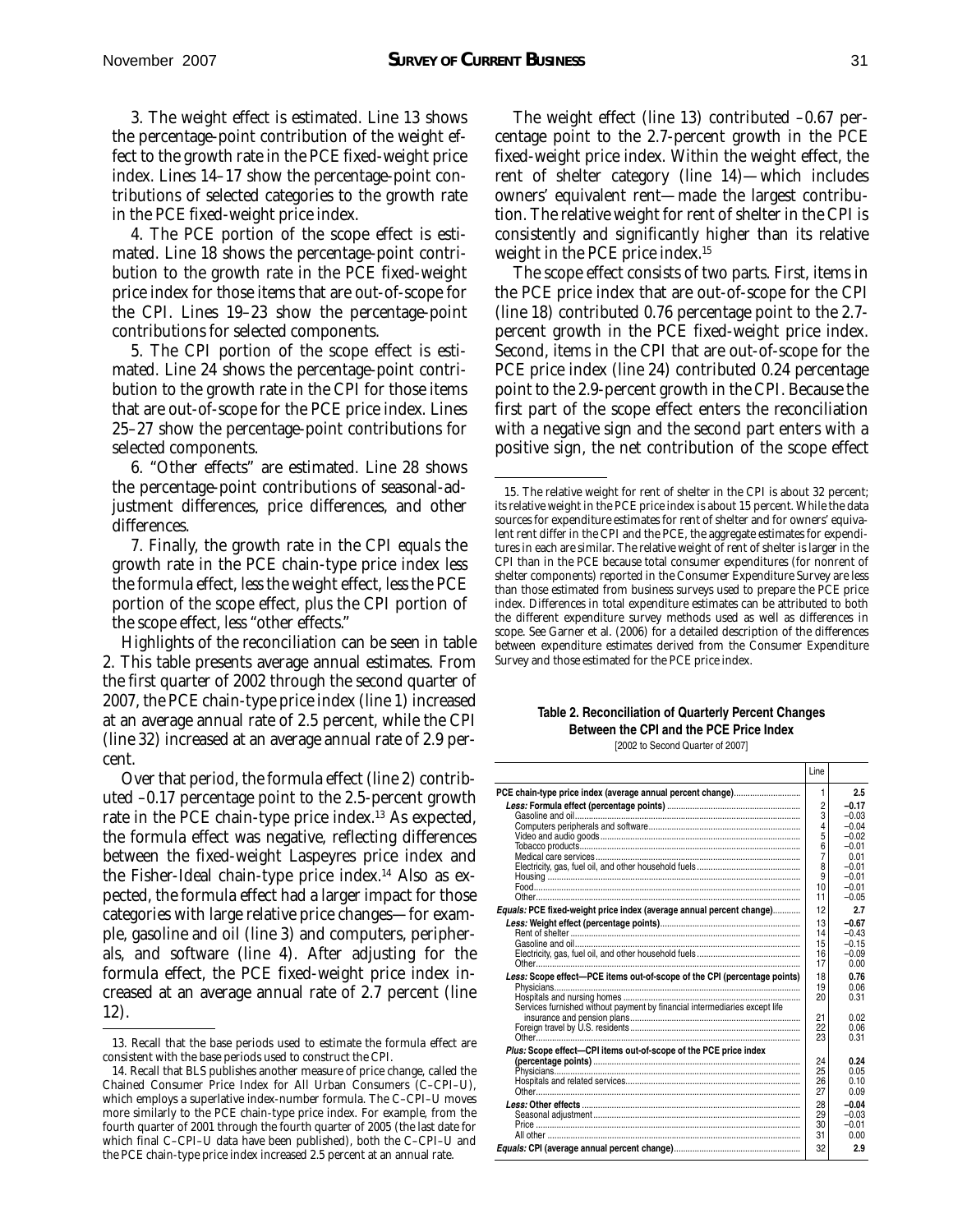was –0.52 percentage point.

Within the scope effect, the components that made the largest contributions were related to medical care services. These included physician services (line 19 and line 25), hospitals and nursing homes (line 20), and hospitals and related services (line 26). A large portion of the total scope effect is accounted for by the differing concepts of medical care services. Recall that for the CPI, medical care services include only those services directly purchased by consumers. For the PCE price index, medical care services include services purchased directly by consumers *and* services paid for on behalf of consumers—for example, medical care services paid for by employers through employer-provided health insurance and medical care services paid for by governments through programs such as Medicare and Medicaid.

Finally, "other effects" (line 28) was negligible over the period, making only a small negative contribution to the 2.7-percent growth rate in the PCE fixed-weight price index. As mentioned above, this effect includes seasonal adjustment differences, price differences, and residual differences.

In summary, the PCE price index increased at an average annual rate of 2.5 percent over the period, and the CPI increased at an average annual rate of 2.9 percent—a difference of 0.4 percentage point. The formula effect explains almost half of this growth-rate difference. After adjusting for formula differences, the weight effect more than accounted for the remaining difference in growth rates between the CPI and the PCE fixed-weight price index. The large weight effect was primarily explained by the larger relative weight for rent of shelter in the CPI than in the PCE price index. The scope effect, in contrast, partly offset the weight effect. "Other effects" had only a minor impact over the period.

It is important to keep in mind that this reconciliation is not unique; using a different reconciliation framework will lead to different results. For example, by comparing the CPI and the Chained Consumer Price Index for All Urban Consumers, the formula effect could be estimated last rather than first. In this case, using data from the fourth quarter of 2001 through the fourth quarter of 2005 (the last year for

which final data for the chained CPI have been published) the formula effect would be –0.33 percentage point (2.46 percent minus 2.79 percent), compared with –0.17 percentage point when the formula effect is estimated first.

#### **Upcoming Work**

Beginning in early 2008, BEA plans to begin preparing tables that reconcile the differences in growth rates between the CPI and the PCE price index on an ongoing basis. These tables will be similar to table 1 and will be available on both the BLS and the BEA Web sites. Quarterly and monthly reconciliation tables will be available. Quarterly tables will be available after the release of the "advance" estimates of gross domestic product (GDP) and will be revised after the release of the "preliminary" and "final" estimates of GDP. Monthly tables will be available after the release of the monthly personal income and outlays.

BLS and BEA will also continue to review differences between the CPI and the PCE price index and will adjust the reconciliation procedures as needed. The reconciliation framework presented in this article was determined to be the most relevant for reconciling the CPI and PCE price measures over the specified period. It is possible that sources of difference will change over time, either because of structural changes in the economy or because of changes in data sources and estimation procedures.

In July 2009, BEA plans to introduce a new classification structure for the PCE estimates as part of the 2009 comprehensive revision of the NIPAs. The new PCE classification structure will be more closely aligned with the Classification of Individual Consumption by Purpose (COICOP) and with the Classification of the Purposes of NonProfit Institutions (COPNI). Both the COICOP and the COPNI are recommended by the 1993 *System of National Accounts*. This new PCE classification structure will improve the consistency between detailed PCE items and detailed CPIs used for deflation. While the impact of this new classification on the reconciliation process is not yet known, it is expected that small differences—currently being captured as part of weight effects and "other effects"—will be reduced.